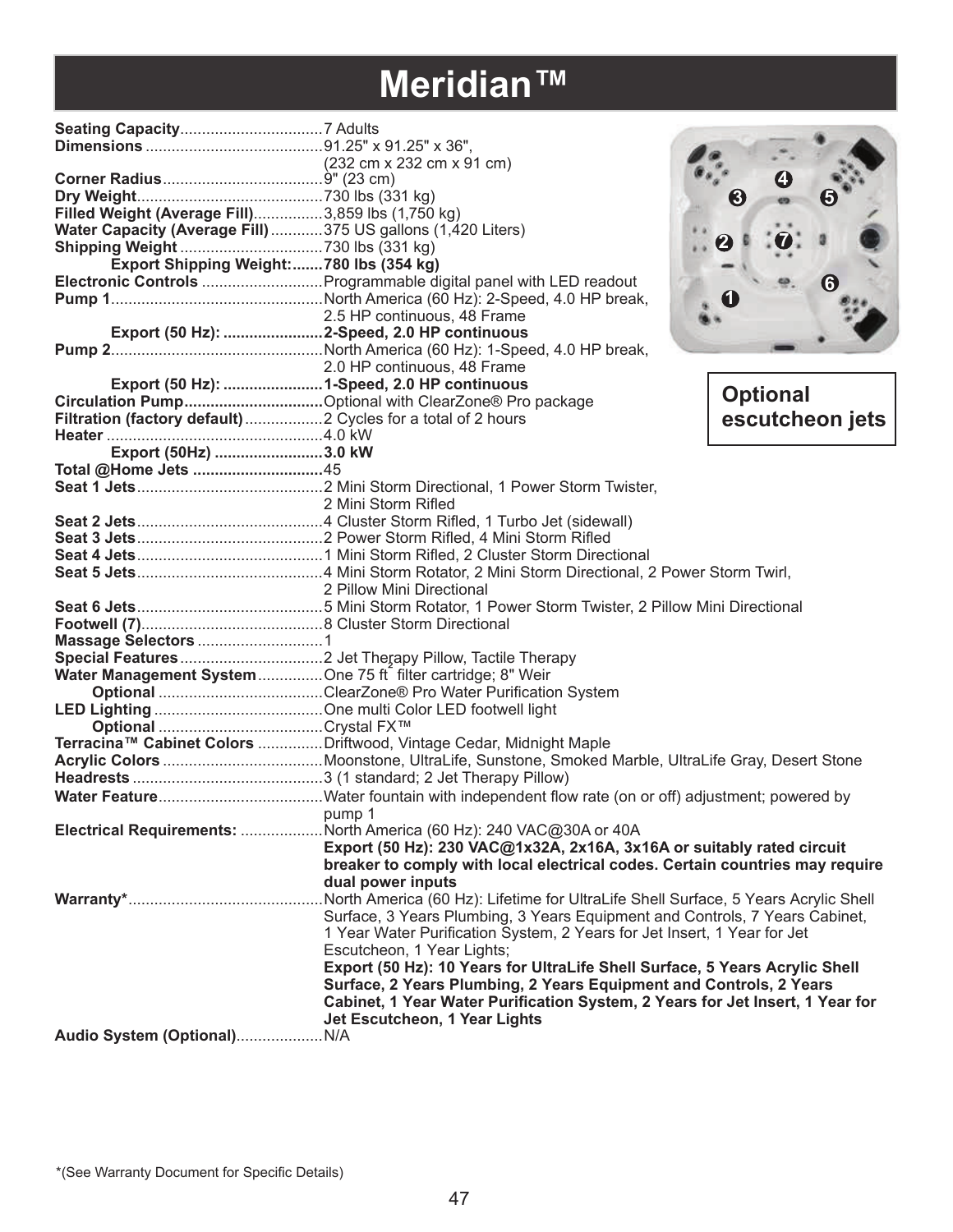### **Meridian**

### **Massage Selector Diagram**



1. All drains and skimmer tied in common loop

#### Legend:

|  | $DV1 = Diverter Value 1$<br>$DV1A =$ Diverter Valve 1 (A position clockwise) |
|--|------------------------------------------------------------------------------|
|  | $DV1 B =$ Diverter Valve 1 (B position counter clockwise)                    |
|  | $DV1 C = Diverter Value 1 (C neutral position)$                              |

Spa Operation Subject to Change without Notice

### **Seat Depths**

 $3 = 27.00$ " (68.58 cm)  $4 = 25.00$ " (63.50 cm)  $5 = 28.00$ " (71.12 cm)  $6 = 26.00$ " (66.04 cm)

 $1 = 16.00"$  (40.64 cm)  $7 = 16.00"$  (40.64 cm) Listed dimensions repre- $2 = 24.00$ " (60.96 cm)  $8 = 30.00$ " (76.20 cm)

acrylic to lowest point in seat. **Tolerance ± 0.5"** (1.27 cm).



Dimensions/Specifications are Subject to Change Without Notice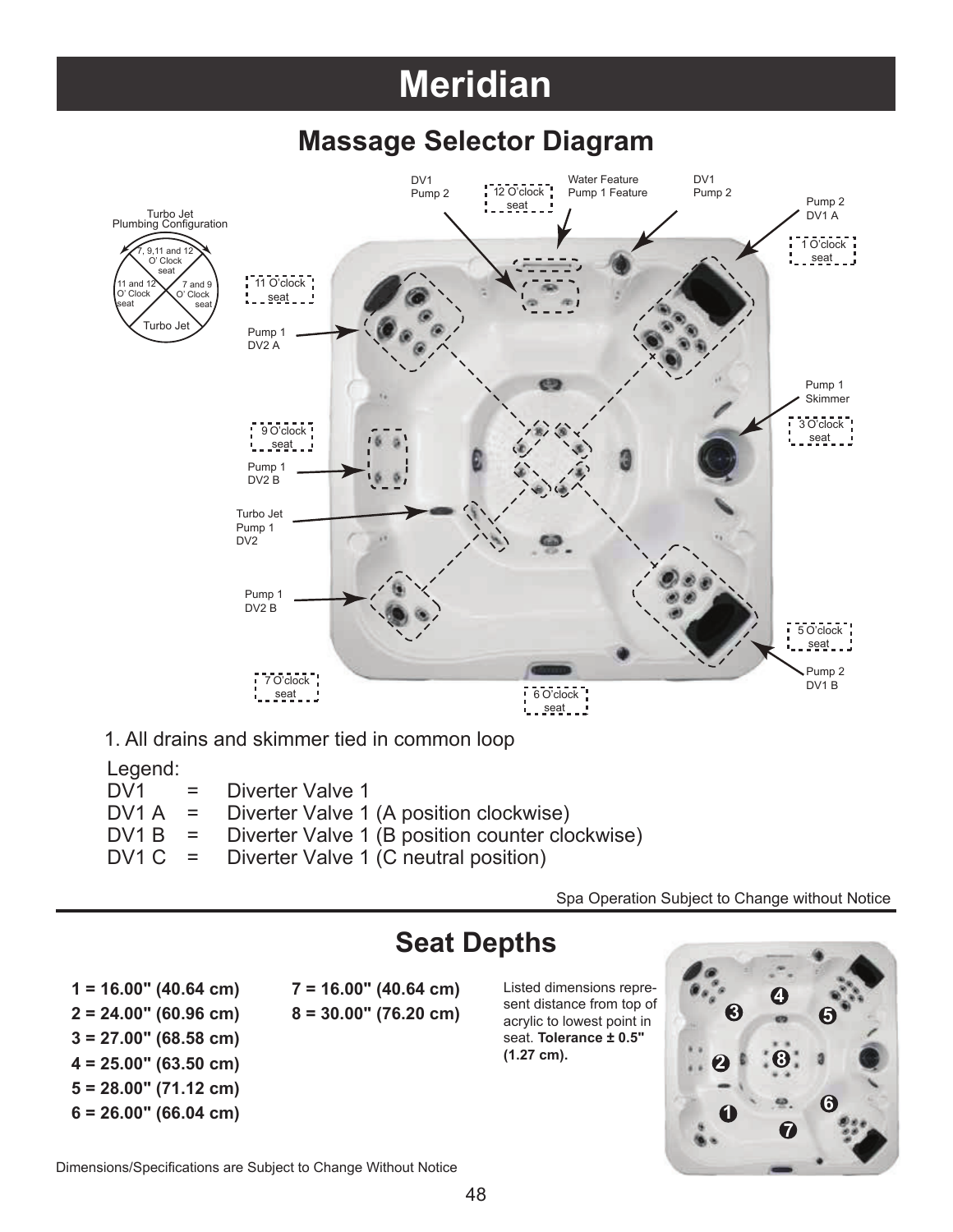## **Meridian**









Storm Directional



Storm Rifled

(2)



(9) Power





Mini Storm **Directional** (4)

(4)

Jet Therapy Pillow

Mini Directional



**Jet** (1)

49

Storm **Twister** (2)